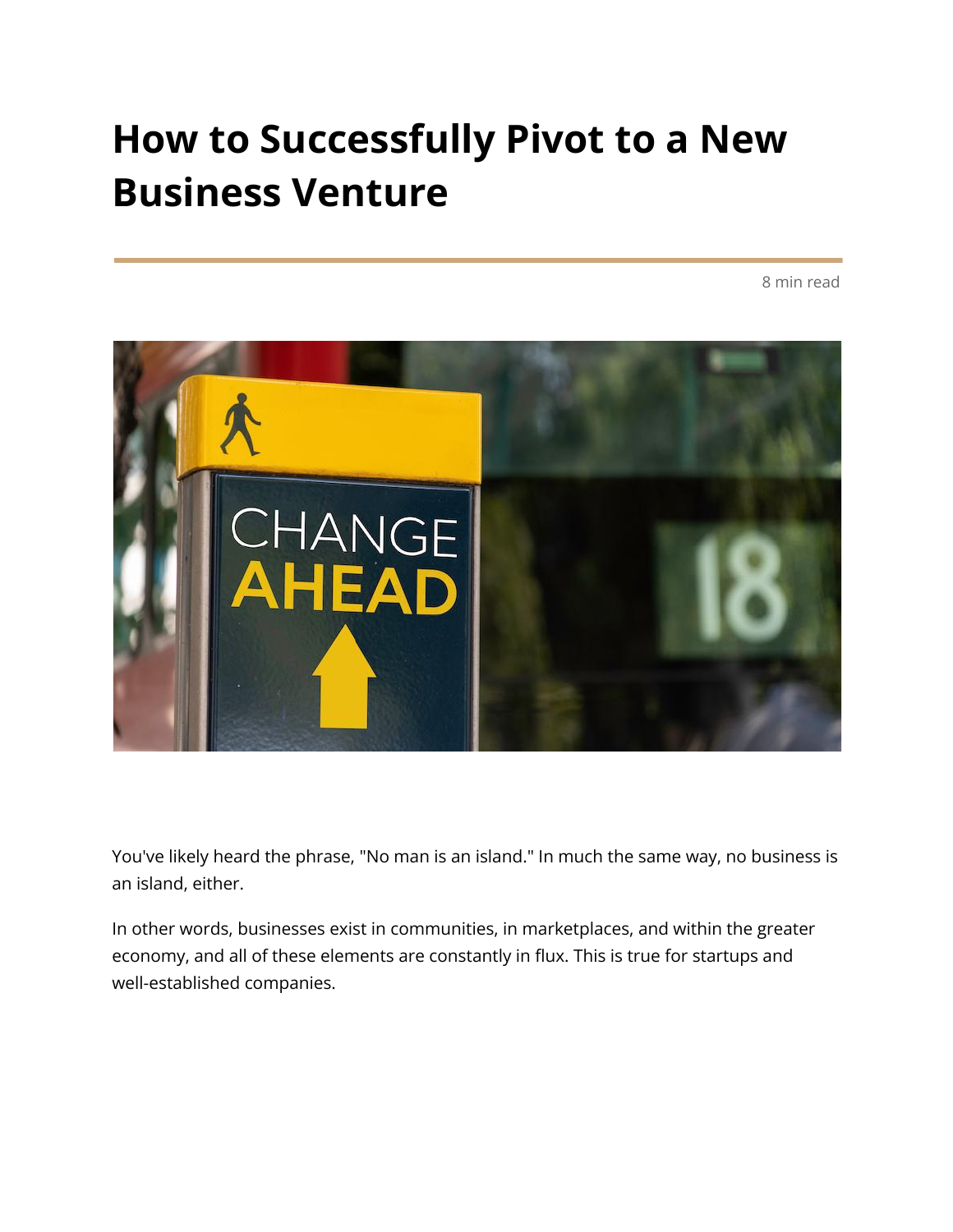#### **Key Takeaways**

- **● What Is Pivoting in Business?:** In business, the word pivot is a metaphor for any kind of strategic change...
- **Common Types of Business Pivots:** Just because you've identified the need to pivot your business, that does not mean you must start from scratch and completely redesign your company. Business pivots…
- **● Maintain Compliance and Financial Management Through Flux:** To ensure you stay on top of your finances and up-to-date with regulations and reporting requirements, you'll want to have a...

As a startup tests its products, services, and business model, it must pay close attention to the response of its customers and competitors, and the new business must respond in kind, making adjustments to maximize demand and grow. Likewise, as an established company's customers, employees, and market change, the business must respond, as well.

Any type of business that is unresponsive to its environment and remains unchanged will grow stagnate and eventually fail. Hence, the need for the business to pivot.

### **What Is Pivoting in Business?**

In sports, a pivot is a physical move made by an athlete when the athlete keeps one foot in position, as a center point of their body's rotational axis, while swiveling the other around.

In business, the word pivot is a metaphor for any kind of strategic change. The company is represented by the stationary foot, and the rotating foot represents the business's strategy. So, while the company remains operational, its strategy or course of action can change in order to strengthen the business's position. [1]

## **6 Signs a Business Pivot Might Be Necessary**

Speaking generally, the primary reason a business should pivot is that it has not been as successful as it should or could be. Signs your business needs to pivot include:

#### **1. Lack of Progress**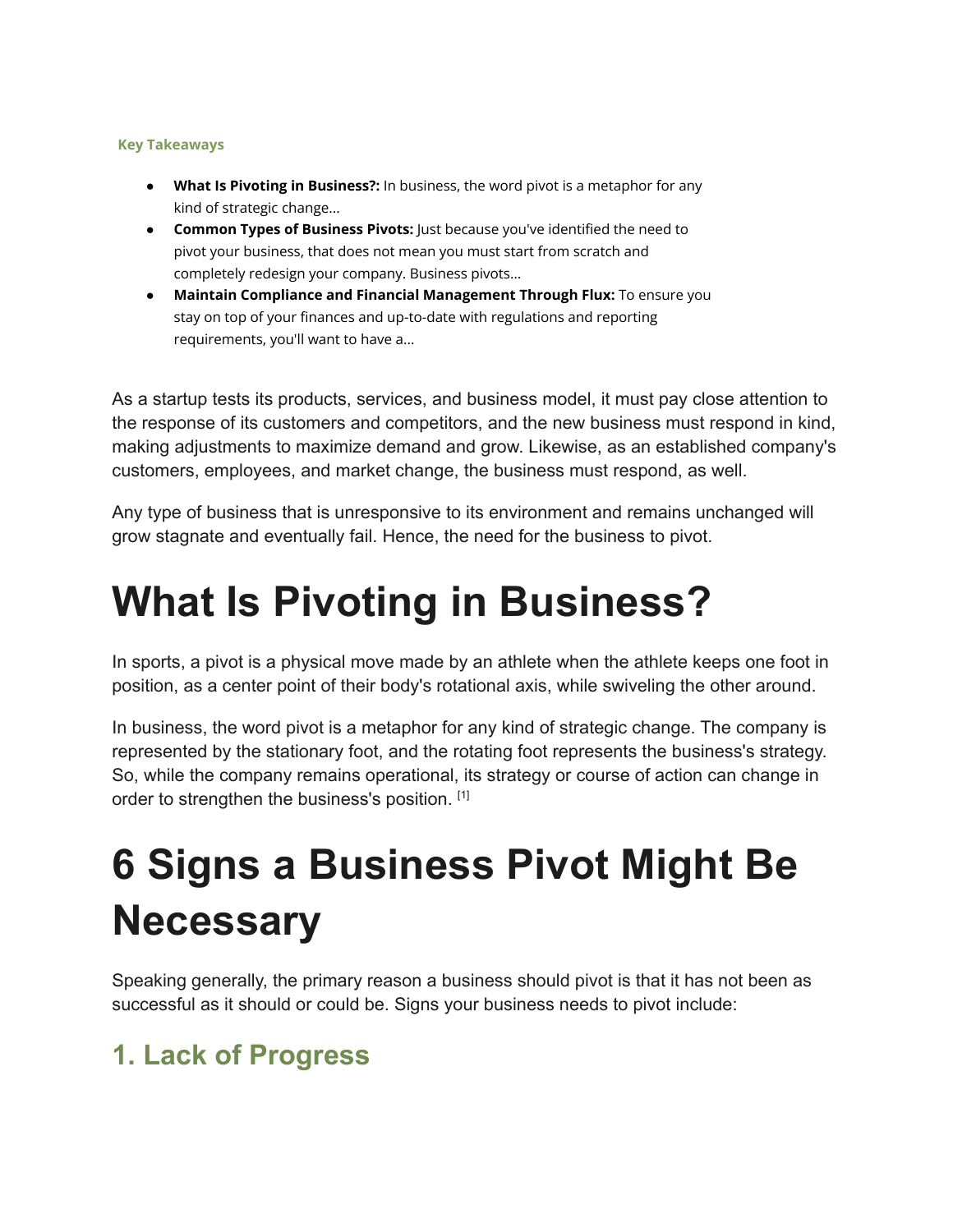Your business has not made significant progress, even though it has used up a significant amount of money and resources.

#### **2. Your Business Can't Compete**

If your company simply has too much competition or too many large, well-established competitors, then there simply is no space for you in the market.

#### **3. You've Hit a Plateau**

Plateaus are normal parts of every business's growth cycle. However, if you're struggling to get through a *plateau*, a pivot could jump-start your next growth stage.

#### **The 5 Stages Of [Business](https://www.growthforce.com/blog/5-stages-business-growth) Growth.**

Knowing your business's growth stage can help you execute all of your [company's](https://www.growthforce.com/blog/5-stages-business-growth) strategic processes. What stage is your [organization](https://www.growthforce.com/blog/5-stages-business-growth) in?

#### **4. Not All of Your Products or Services Are Generating Profits**

If you're only experiencing success, generating healthy margins, and gaining traction with a single product or service, then it might be time to pivot and stop wasting resources.

#### **5. Customers Aren't Interested**

If your customers simply aren't interested in what you're offering, then, with pivoting in mind, it is time to take a close look at your target market, their pain points, and the solutions you are offering.

#### **Read More:** [Cultivate Your Competitive Advantage with](https://www.growthforce.com/blog/cultivate-your-competitive-advantage-with-better-business-acumen) Better Business [Acumen](https://www.growthforce.com/blog/cultivate-your-competitive-advantage-with-better-business-acumen)

#### **6. Your Industry Has Changed**

With technology constantly improving, it's also changing the wants and needs of people all around the world. For example, smartphones appeared and suddenly made several industries obsolete or nearly obsolete (address books, calendars, watches, calculators, cameras, landlines, pocket videogames, and more). They also changed the way people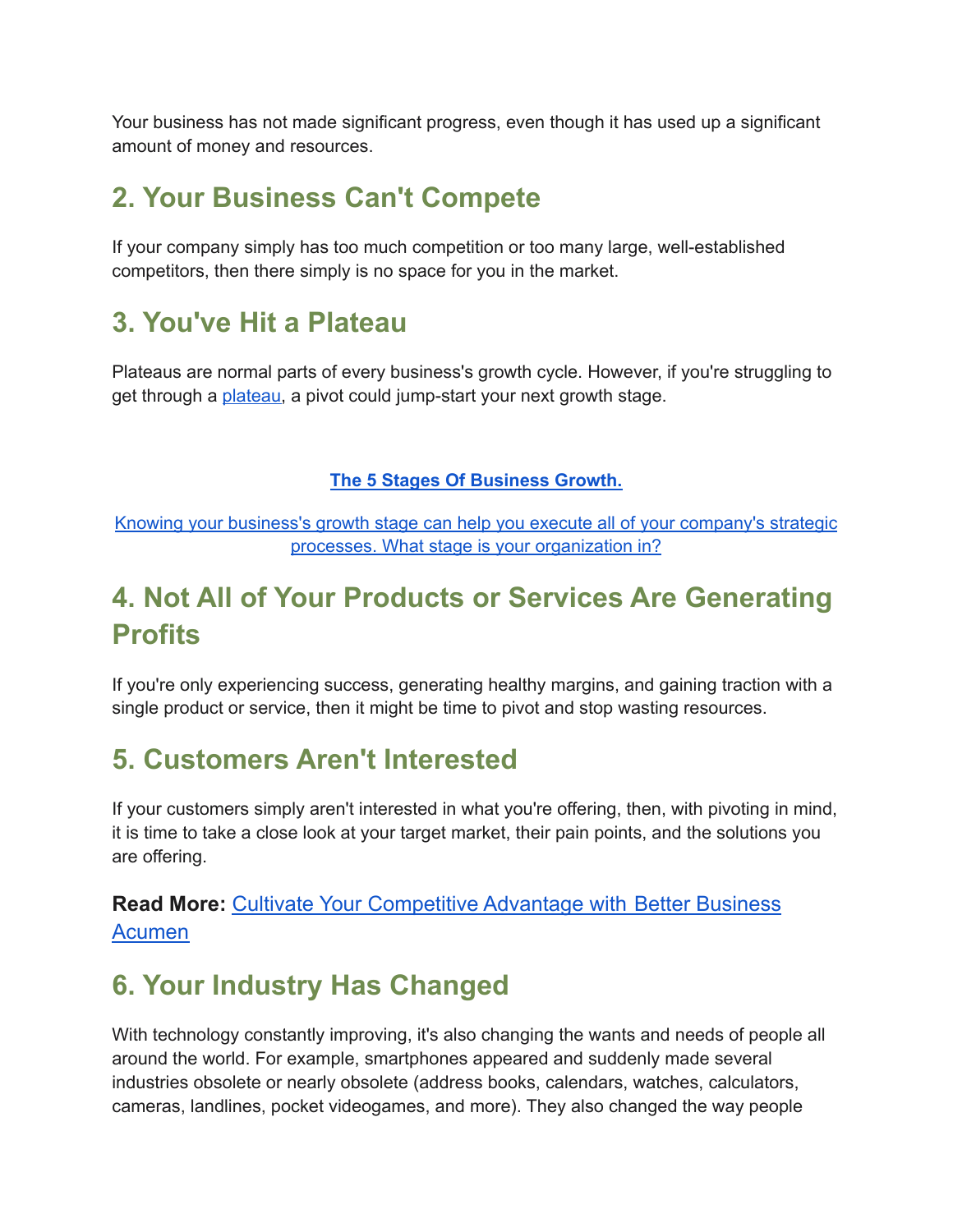want to interact with businesses. If your industry is changing, you need to identify ways to keep up with modern market demands while also staying relevant.\

### **Common Types of Business Pivots**

Just because you've identified the need to pivot your business, that does not mean you must start from scratch and completely redesign your company. Business pivots come in all shapes and sizes. They can be minor tweaks or major overhauls of a business's existing strategy, model, products, or services. Some of the most common types of business pivots include:

#### **Product, Service, or Key Feature Pivot**

A product or service pivot involves changing your company's key offerings while maintaining your customer base. This might look like shifting from one type of produce or service to another or focusing on your most profitable products, services, or features and eliminating those that aren't performing.

#### **Business Model Pivot**

Is your current business model serving you? Is it drawing in or driving away clients? The answers to these questions might point to the need to change your business model. For example, if you are currently operating with a direct-to-customer business model, but offering a product or service that better serves businesses, then pivoting to a B2B business model could ramp up your success.

Other models you might consider include subscription packages, giveaways (razor-blade business model)<sup>[2]</sup>, thought leadership, and even generating profits through paid advertising.

**Read More:** [Want To Increase Your Profit Margins? Use](https://www.growthforce.com/blog/increase-profit-margins-this-sales-commission-model) This Sales [Commission Model.](https://www.growthforce.com/blog/increase-profit-margins-this-sales-commission-model)

#### **Target Market Pivot**

Similar to adjusting your business model, you might be focusing your efforts on the wrong target market. Take a close look at your current target demographic and the needs of others to determine whether shifting the focus of your marketing and solutions to a different demographic might be beneficial.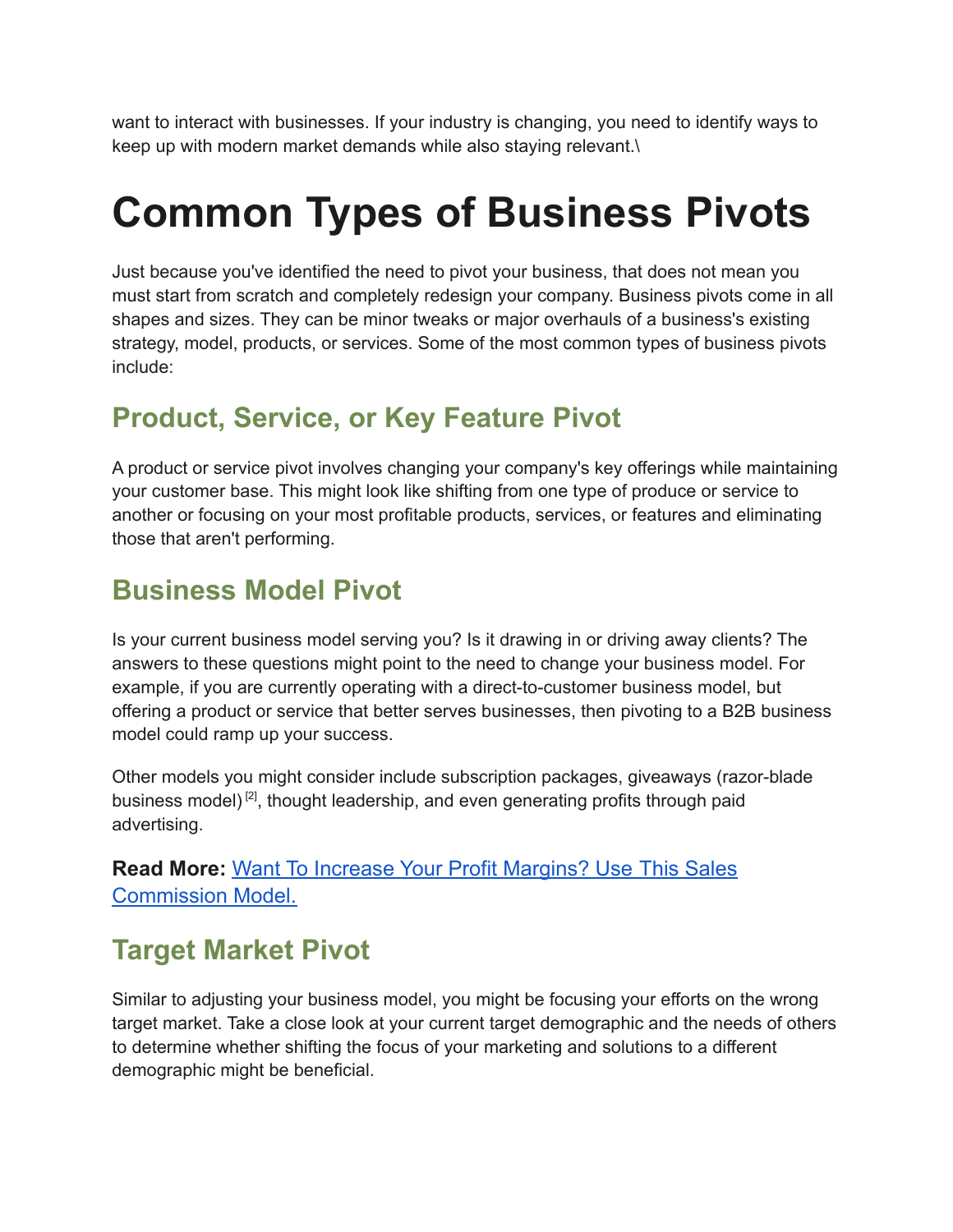#### **Marketing or Messaging Pivot**

If you're focused on the right demographic but still not gaining enough traction in the marketplace, then you might need to change your marketing strategy or messaging to create clearer communication or to focus on more effective marketing channels.

### **Social Enterprise Pivot**

You might find that tweaking your business strategy to turn your business into a more socially-minded enterprise, using a [give-back](https://www.growthforce.com/path-to-profit?wchannelid=t4nfrw27km&wmediaid=90e9it7cat) business model, could help you get the attention of a bigger piece of the market, draw in better customers, improve internal marketing to improve employee retention, and also improve your triple bottom line.

### **Pricing and Competitive Positioning Pivot**

Another way to pivot your business is to take a look at your competition and adjust your pricing strategy to place yourself in a more competitive position within the industry.

### **Internal Operation Pivot**

Not all business pivots are defined by outward-facing changes. Some pivots might only affect the internal operations of your company. Perhaps, you need to pivot to a more successful operating framework, hiring strategy, meeting structure, or office structure to cut costs and improve efficiencies, workplace culture, employee retention, and productivity.

# **How to Pivot Your Business: 8 Best Practices When Changing the Course of Your Business Venture**

Just like with other strategic business decisions, decisions made around pivots should not be based on your gut instincts. Consider the following best practices to help you pivot toward success, rather than failure.

#### **1. Identify the Need and Reason for Pivoting**

The first step in a business pivot is to realize that you need to pivot and then determine what is actually holding your business back. Understanding the reason why you need to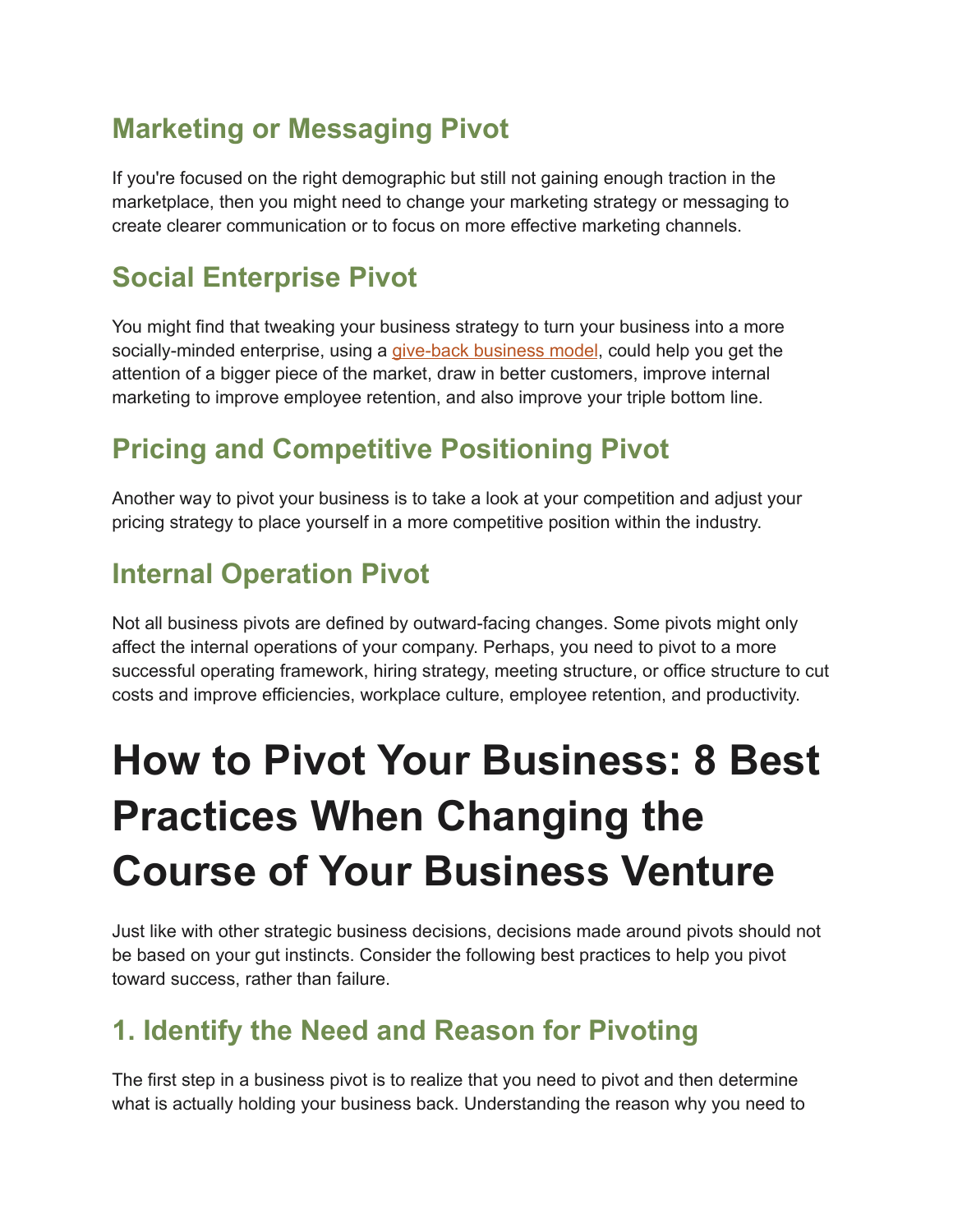pivot will help you address the right problems in your business in order to find a proper solution that can put you on the road to success.

#### **2. Know Your Target Market and Its Pain Points**

Before making any decisions about how to pivot, be sure you are intimately acquainted with your target market, that you understand their true pain points, and that your solution is actually going to solve them in an efficient manner that is also easy to communicate and market.

#### **3. Analyze Competitors and Differentiate**

Pay close attention to your competition. What are they doing that works? What are they doing that doesn't work? How do your business model, client base, marketing, prices, packages, and solutions compare to theirs?

Once you have observed and analyzed your competition, find a useful way to differentiate your business. Determining a way to pivot into a unique value proposition will help you create your own niche within the industry. As a result, you'll become more competitive.

**Read More**: US Markets Are Recovering: Is Your Business Ready for the Competition?

#### **4. Learn and Adapt**

In business, you can never stop learning and adapting (pivoting). Join industry organizations, read industry publications, keep up with the latest advancements, and do not be afraid to continuously learn. This will help you better anticipate changes and shifts in your industry so that you'll be ahead of the curve, rather than left in the dust when your competition is better able to satisfy the market's changing needs.

#### **5. Choose How to Pivot**

Once you've assessed your business's roadblocks, evaluated the competition, and taken a close look at your industry and market, you can finally decide the type of pivot that will best position your company in the immediate future.

#### **6. Perfect Timing: Plan and Prepare All Departments**

Before making any changes, it's important to assess how the change will affect all aspects of your company. You should have a strategy for rolling out the new business model,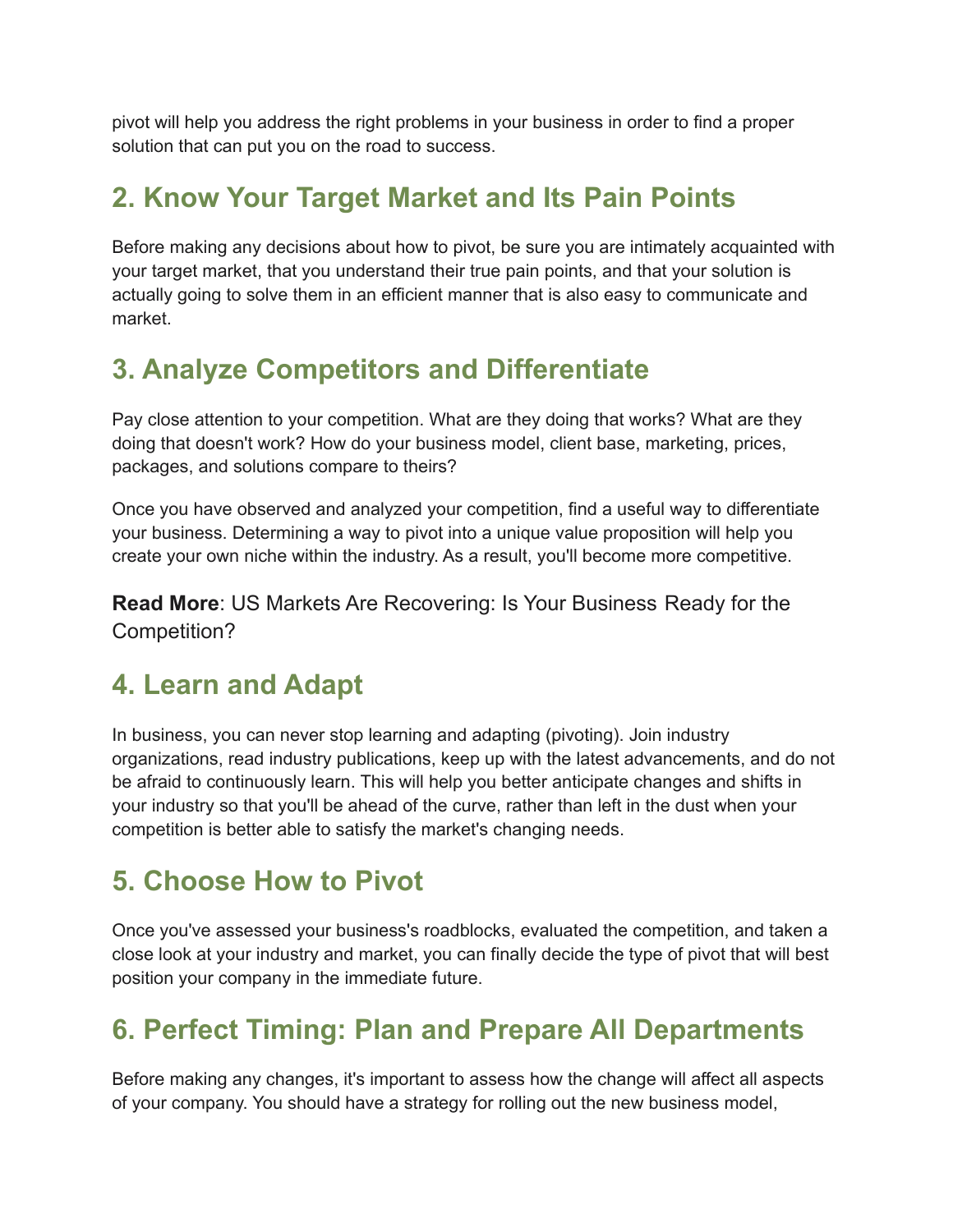marketing strategy, products, or services and/or for retracting those you will be discontinuing. Ensure that everything is in place in all of your company's departments before moving forward with the pivot.

Additionally, be sure to choose the right time to pivot. Pivoting at the wrong time can result in avoidable challenges and complicate the process. For example, making a major change to operations, service packages, or pricing models during the peak season in a seasonal business might not be ideal.

### **7. Establish New Goals**

After your business pivots, your old benchmarks and long-term goals no longer apply. You need to revisit your business's goals and future vision to make adjustments and redefine what success now means to your company.

#### **8. Measure Your Success**

Once you've established new goals, you need to ensure you're set up to accurately measure and track the progress you make in reaching those goals. Without adequate measurement, you will have no way to determine whether or not a business pivot was successful.

# **Maintain Compliance and Financial Management Through Flux**

Throughout a business pivot, financial management and compliance are essential. Periods of change in business often create periods of financial uncertainty. They also represent times of potential regulatory change.

To ensure you stay on top of your finances and up-to-date with regulations and reporting requirements, you'll want to have a solid back office in place before you pivot. With sound bookkeeping and accounting procedures in place, you'll have access to timely and accurate financial records that can help you anticipate financial challenges, improve financial health, maintain compliance, and continue making smart decisions for your business.